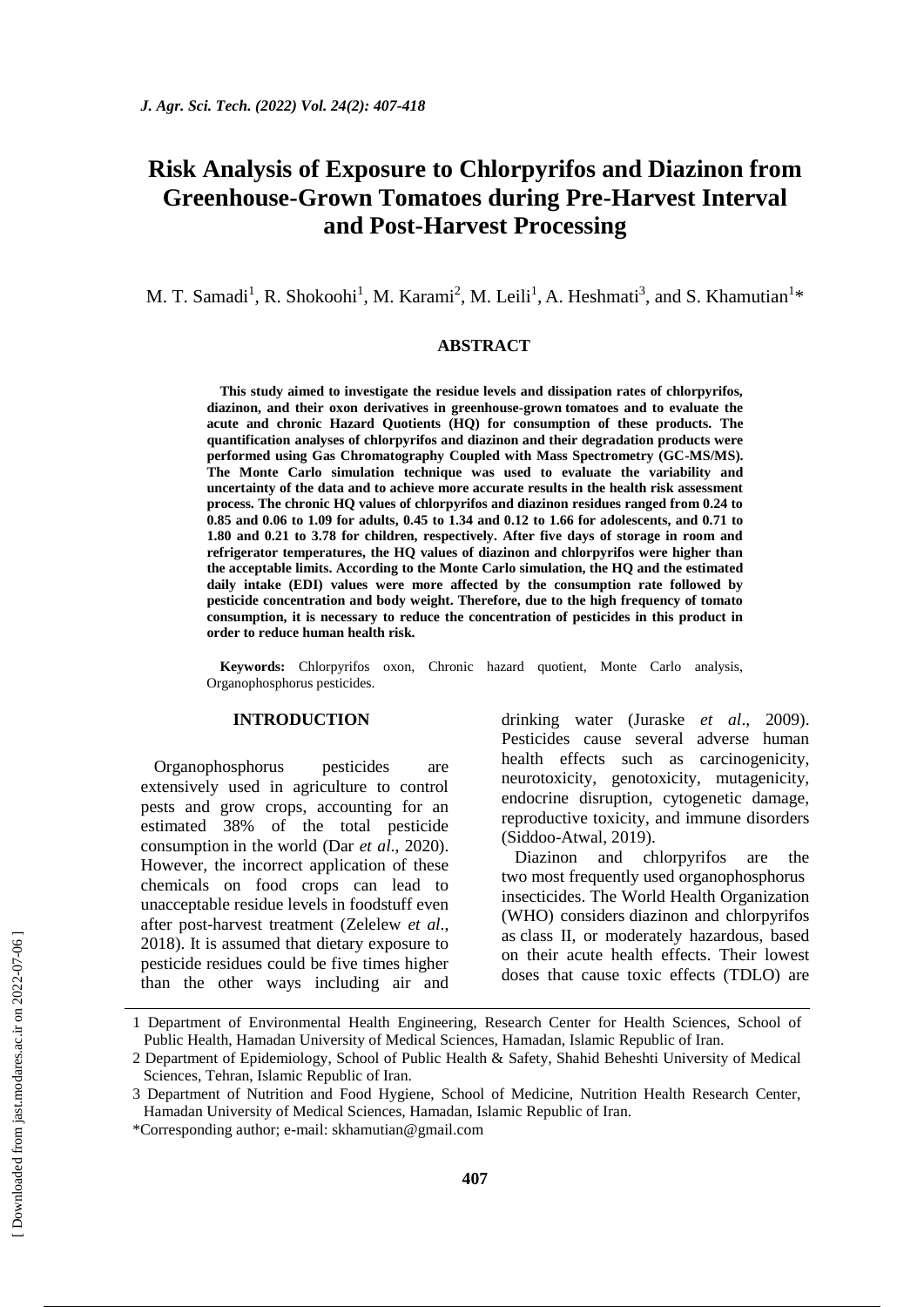214 and 300 mg  $\text{kg}^{-1}$ , respectively (Soleimani *et al*., 2019; Mulla *et al*., 2020). The Maximum Residual Limits (MRLs) of pesticides in food commodities depend on the type of food and pesticide. The Codex MRLs of diazinon and chlorpyrifos range from 0.01 to 5 mg L<sup>-1</sup> and 0.01 to 20 mg L<sup>-1</sup>, respectively (Ingenbleek *et al.*, 2019).

Previous studies have shown the positive correlation of diazinon with Non-Hodgkin Lymphoma (NHL), lung cancer, and chromosomal damage. Accordingly, it has been classified as "probably carcinogenic to humans" (Group 2A) (Fritschi *et al.*, 2015). Neurotoxicity is the main toxicity caused by chlorpyrifos. It has been reported that chlorpyrifos is associated with immunological abnormalities, Parkinson's disease, and multiple chemical sensitivity. In addition, it induces cell death at a very low dose in a human monocyte cell line (Rauh, 2018; Perez and Arboleda, 2016).

Among the agricultural crops, tomato is considered as the second most consumed product in the world and its production has increased in recent years. In addition, the consumption of tomato paste ranks first among the canned agricultural products (Szabo *et al*., 2018).

The pesticides used in agricultural crops can be changed and transformed during growth and post-harvest processing. The removal of pesticides in the field and after harvest depends on various factors such as the plant species, chemical formulation, physicochemical properties of the compound, reaction time, and environmental conditions (Albaseer, 2019).

Organophosphate pesticides generally turn into active metabolites (oxons), specific inactive metabolites, and general inactive metabolites (dialkylphosphates) through various phenomena (Kaur *et al*., 2017).

Many regulatory authorities have established indicators for dietary risk assessment. The human health risk assessment is described by the environmental protection agency (EPA) as the process used for the estimation of the health impact of human exposure to environmental contaminants and hazardous agents (Neris *et al.*, 2019).

As a dietary risk assessment indicator, MRL is the highest level of a pesticide residue that is legally tolerated in food, according to good agricultural practices. However, this index is not a toxicological limit and does not represent the maximum amount of the compounds that can be harmful to the consumer's health (Li, 2018). Therefore, besides measuring MRL, it is essential that the other dietary standards such as the estimated daily intake, Lifetime Cancer Risk (LCR), and Hazard Quotient (HQ) be evaluated (Låg *et al*., 2019; Shokoohi *et al*., 2019).

In spite of the fact that pesticides are widely used in agricultural production, less information is known about the fate and residual behavior of the pesticides and their active metabolites during pre-harvest condition and post-harvest treatments. Although some researchers have studied the occurrence of pesticides residues in raw crops, few studies have focused on their behavior caused by household processing (Mebdoua and Ounane, 2019; Matthews, 2019; Philippe *et al*., 2020). Thus, the current study aimed to investigate the residues levels and dissipation rates of chlorpyrifos, diazinon, and their oxon derivatives in tomatoes during pre-harvest interval and post-harvest household processing and to estimate the chronic and acute hazard quotients for the consumption of these products.

# **MATERIALS AND METHODS**

# **Study Area and Sampling**

The study area was Hamadan Province, which is located in the west of Iran and has a cold semi-arid. The experiments were conducted from the beginning of November to the end of December, 2019. The field trials were performed on experimental plots of tomato plants. Two treatments with chlorpyrifos (40.8% EC) and diazinon (60%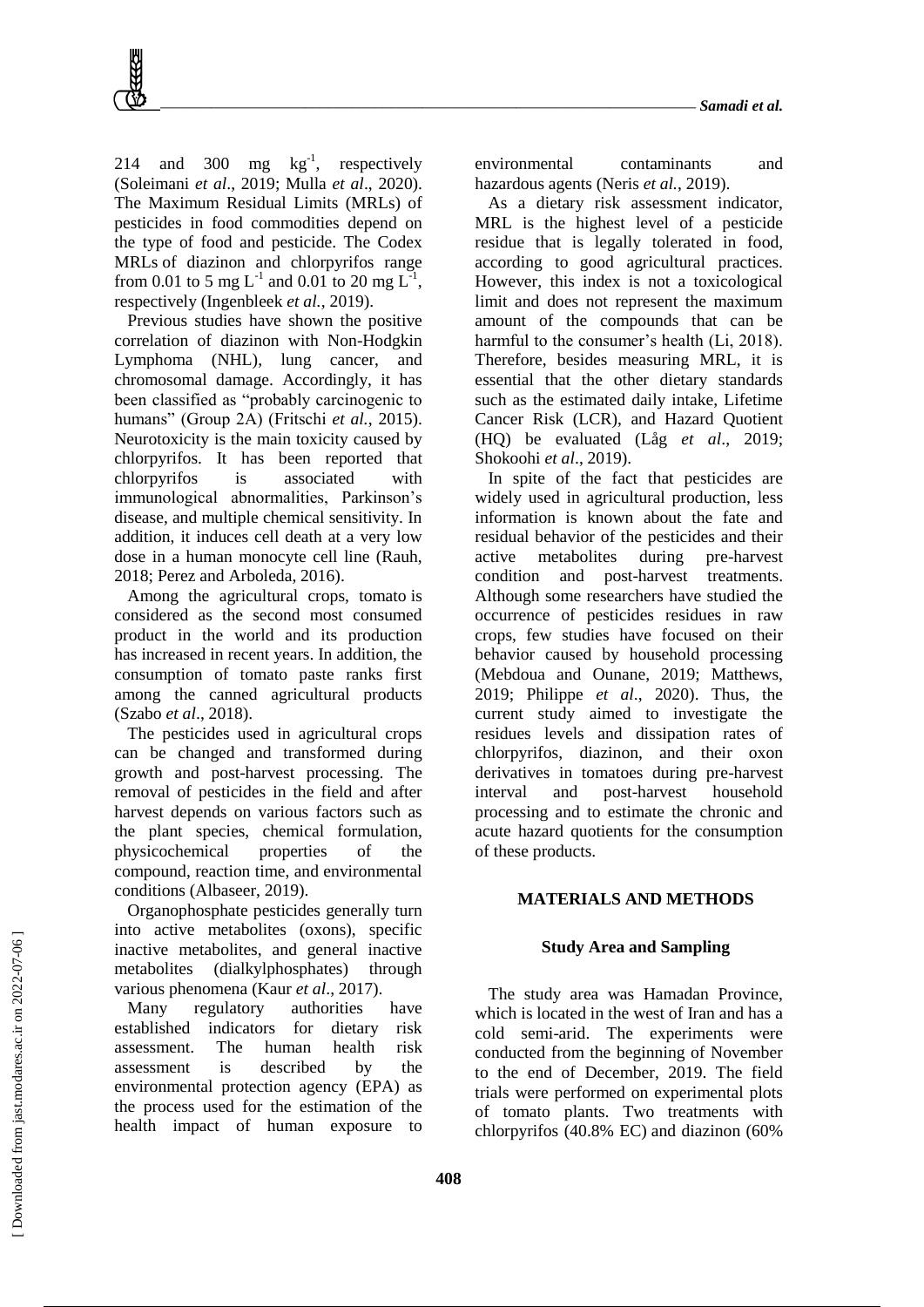EC) were applied under greenhouse condition at the recommended dosages of  $2/1000$  (0.2% v/v) and  $1/1000$  (0.1% v/v), respectively. The tomato samples were randomly picked 2 hours, 1, 2, 3, 5, 10, and 21 days after pesticide application. After harvest, the tomato samples were transported to the laboratory for further analyses.

In addition, to investigate the dissipation pattern of the pesticides for the postharvested tomatoes, 2 hours after spraying at the greenhouse, the harvested samples were collected separately and stored in the laboratory for different analyses. The tomato samples were analyzed for diazinon, chlorpyrifos, and their oxon derivatives at room temperature on days 1, 2, 3, and 5, at refrigerator temperature on days 1, 3, 5, and 7, and at boiling temperature after 5 minutes, 30 minutes, 45 minutes, 1 hour, and 2 hours. The total number of samples analyzed was 72, with 51 samples for household processing and 21 samples for field treatment. All experiments were performed in triplicate and repeated at least three times. The average temperatures of the household conditions (including storage at room and refrigerator temperatures and cooking) and field condition were  $25\pm1.4$ ,  $4\pm1$ ,  $100$  and 40.8±2.9°C, respectively.

#### **Reagents and Materials**

Diazinon (98.5%) and chlorpyrifos (99.0%) were purchased from Sigma-Aldrich. Diazoxon (97.7%) was provided by Toronto Research Chemicals (Toronto, Canada). Chlorpyrifos oxon (97.9%) was obtained from Dr. Ehrenstorfer (Augsburg, Germany). Trisodium citrate dehydrate, disodium hydrogen citrate, sodium chloride, magnesium sulfate, Primary-Secondary Amine (PSA), formic acid, acetonitrile, ethyl acetate, methane, and TPM (triphenylmethane) were analytical and HPLC grade and were acquired from Sigma-Aldrich (Switzerland).

## **Sample Pretreatment and Analysis**

Extraction of the samples was done by a modified QuEChERS method (Mahdavi *et al*., 2018). Four- hundred g of the tomato samples were thoroughly blended to obtain a homogeneous sample. Then, 10 g of the homogeneous tomato samples were placed in a 50 mL centrifuge tube and then 40 µL TPM as the internal standard and 10 mL acetonitrile were added to them. The mixtures were shaken vigorously for 1 min. Then, 1 g trisodium citrate dehydrate, 1 g sodium chloride, and 0.5 g disodium hydrogen citrates were added to them and immediately shaken intensely for 1 minute. Afterwards, the mixtures were centrifuged for 10 min at 4,500 rpm at  $-2$ °C. The 3 mL aliquot was transferred to a centrifuge tube containing  $4 \text{ g}$  of dehydrated MgSO<sub>4</sub>. The shaking step was repeated. The upper layer of the sample was transferred to a 15 mL polypropylene tube containing 150 mg anhydrous MgSO<sup>4</sup> and 25 mg Primary Secondary Amine (PSA) for each 1 mL aliquot. After the shaking step, the upper layer of the sample was transferred to a 5 mL centrifuge tube and acidified with 10  $\mu$ L formic acid. The solution was evaporated to dryness and dissolved with methane to 1 mL. Finally, the methane solution was analyzed by GC-MS/MS**.**

# **Instrumentation**

The quantification analysis of both pesticides and their degradation products was performed using a gas chromatograph (Agilent 7890, UK) coupled with a tandem mass spectrometer. An autosampler (Shimadzu, Japan) was utilized to inject the sample solution. A silica capillary column coated with diphenyl-methyl polysiloxane was used as the stationary phase in GC. Perfluorotributylamine (PFTBA) was employed for the calibration of the MS spectrometer. The temperature program of GC was set in the following way: the initial temperature of  $75^{\circ}$ C, kept for 4 minutes;

 [\[ Downloaded from jast.modares.ac.ir on 2](https://jast.modares.ac.ir/article-23-43318-en.html)022-07-06 ] Downloaded from jast.modares.ac.ir on 2022-07-06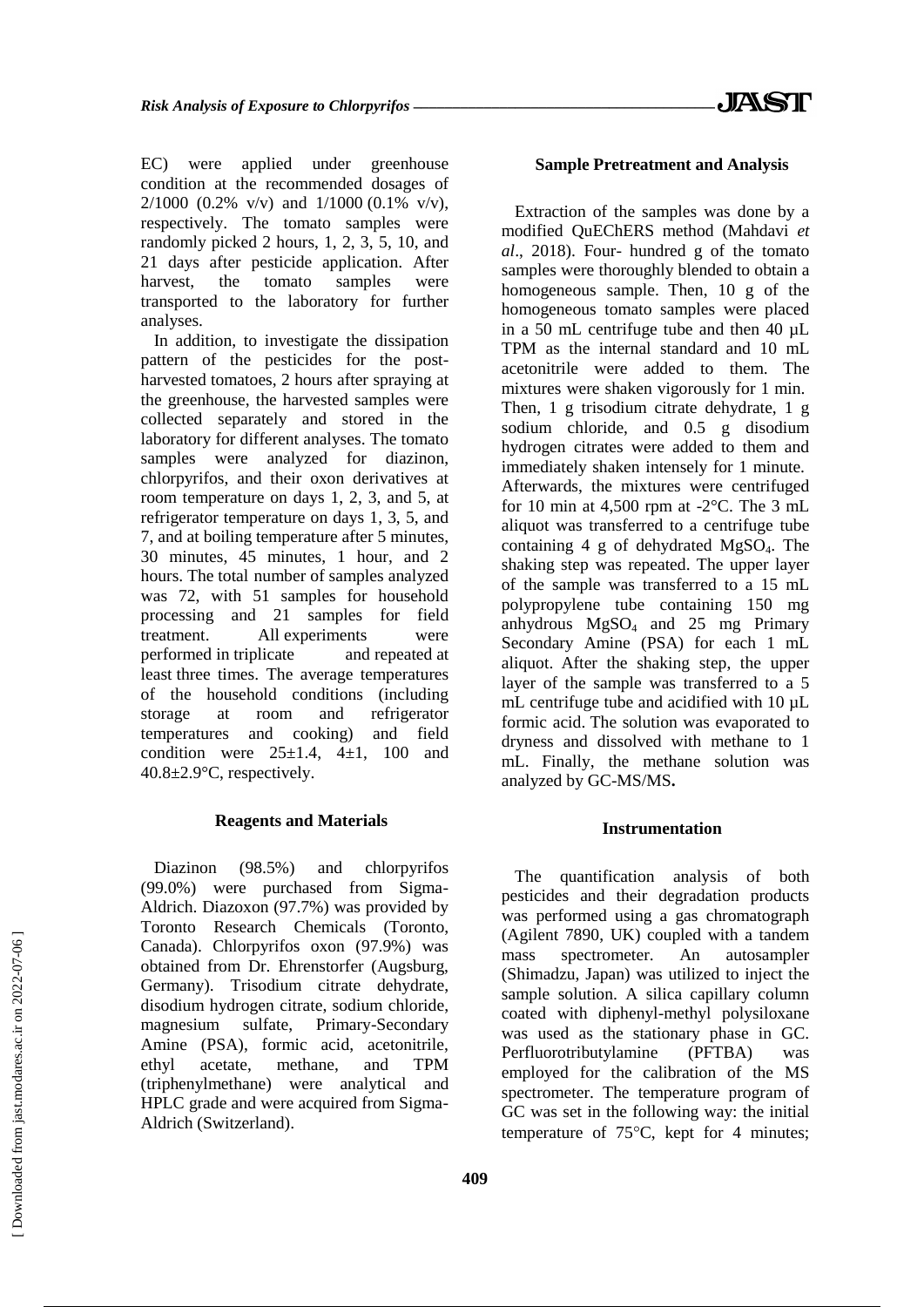increased up to  $120^{\circ}$ C with the time rate of 25 °C min<sup>-1</sup>; then, increased up to 300 °C with the time rate of  $50^{\circ}$ C min<sup>-1</sup>, and kept for 7 minutes. The inlet temperature, the flow gas, and the interface temperature were  $250^{\circ}$ C, 3 mL min<sup>-1</sup>, and  $280^{\circ}$ C, respectively. The multi-reaction monitoring mode was applied for all of the compounds (diazinon, chlorpyrifos, and their oxon derivatives).

#### **Validation Study**

For the validation study, using the European Health and Consumer Guidelines, the Limit Of Quantification (LOQ), Limit Of Detection (LOD), linearity, recovery (%), and specificity of these compounds were evaluated. To determine the absolute recovery and Relative Standard Deviations (RSD), the spiked samples were prepared at three different levels (75, 100, and 125 µg  $kg^{-1}$ ) and on three different days (Table1). The calibration curves of the peak areas

versus the concentrations of the compounds were constructed using eight concentration levels (5, 10, 25, 50, 75, 100, 125, and 200  $\mu$ g kg<sup>-1</sup>). The LOQs determined for this method were lower than those set by the EU and Iranian National Standards for pesticides (Table2).

All of the validation parameters (including recovery, repeatability, linearity, precision, and accuracy) met the acceptance criteria. According to the obtained values, this methodology is valid, selective, decisive, and potent for the evaluation of the metabolites and their parent pesticides in tomato samples**.**

## **Exposure Assessment and Risk Characterization**

The estimated daily intake of a given pesticide is expressed as equation 1: EDI=  $(Cp (mg/kg) \times Fc (kg/d))$  /  $BW$  (1)

Where, Cp is the Concentration of the

**Table 1.** The recoveries and RSDs of chlorpyrifos, diazinon, chlorpyrifos oxon, and diazoxon.

| Insecticide       | LOD<br>$\text{mg kg}^{-1}$ | LOO<br>$(mg kg^{-1})$ | Regression equation    | $R^2$ | MRL <sup>a</sup><br>$(mg kg^{-1})$ | MRL <sup>p</sup><br>$\text{mg kg}^{-1}$ |
|-------------------|----------------------------|-----------------------|------------------------|-------|------------------------------------|-----------------------------------------|
| Chlorpyrifos      | 0.027                      | 0.083                 | $y=47.37x+758.56$      | 0.996 | 0.1                                | 0.1                                     |
| <b>Diazinon</b>   | 0.003                      | 0.01                  | $y=11.62x+70.74$       | 0.993 | 0.01                               | 0.05                                    |
| Chlorpyrifos oxon | 0.015                      | 0.047                 | $y=31.16x+10.19$       | 0.995 | 0.01                               | 0.05                                    |
| Diazoxon          | 0.012                      | 0.039                 | $v = 244.88x - 615.31$ | 0.993 | 0.01                               | 0.05                                    |

*<sup>a</sup>* EU standards, *<sup>b</sup>* Iranian national standards.

**Table 2.** LOD, LOQ and regression equation for target compounds.

| Fortification ( $\mu$ g kg <sup>-1</sup> ) |     | Mean final concentration | Mean recoveries | <b>RSD</b> |  |
|--------------------------------------------|-----|--------------------------|-----------------|------------|--|
|                                            | 75  | 73.42                    | 97.89           | 0.20       |  |
| Chlorpyrifos                               | 100 | 103.54                   | 103.54          | 0.17       |  |
|                                            | 125 | 123.85                   | 99.08           | 0.08       |  |
|                                            | 75  | 83.66                    | 111.54          | 0.07       |  |
| Diazinon                                   | 100 | 107.96                   | 107.96          | 0.09       |  |
|                                            | 125 | 110.44                   | 88.35           | 0.15       |  |
|                                            | 75  | 101.06                   | 75.80           | 0.14       |  |
| Chlorpyrifos                               | 100 | 104.06                   | 104.06          | 0.17       |  |
| oxon                                       | 125 | 95.64                    | 119.56          | 0.09       |  |
|                                            | 75  | 75.49                    | 75.49           | 0.15       |  |
| Diazoxon                                   | 100 | 100.27                   | 100.27          | 0.12       |  |
|                                            | 125 | 116.18                   | 116.18          | 0.07       |  |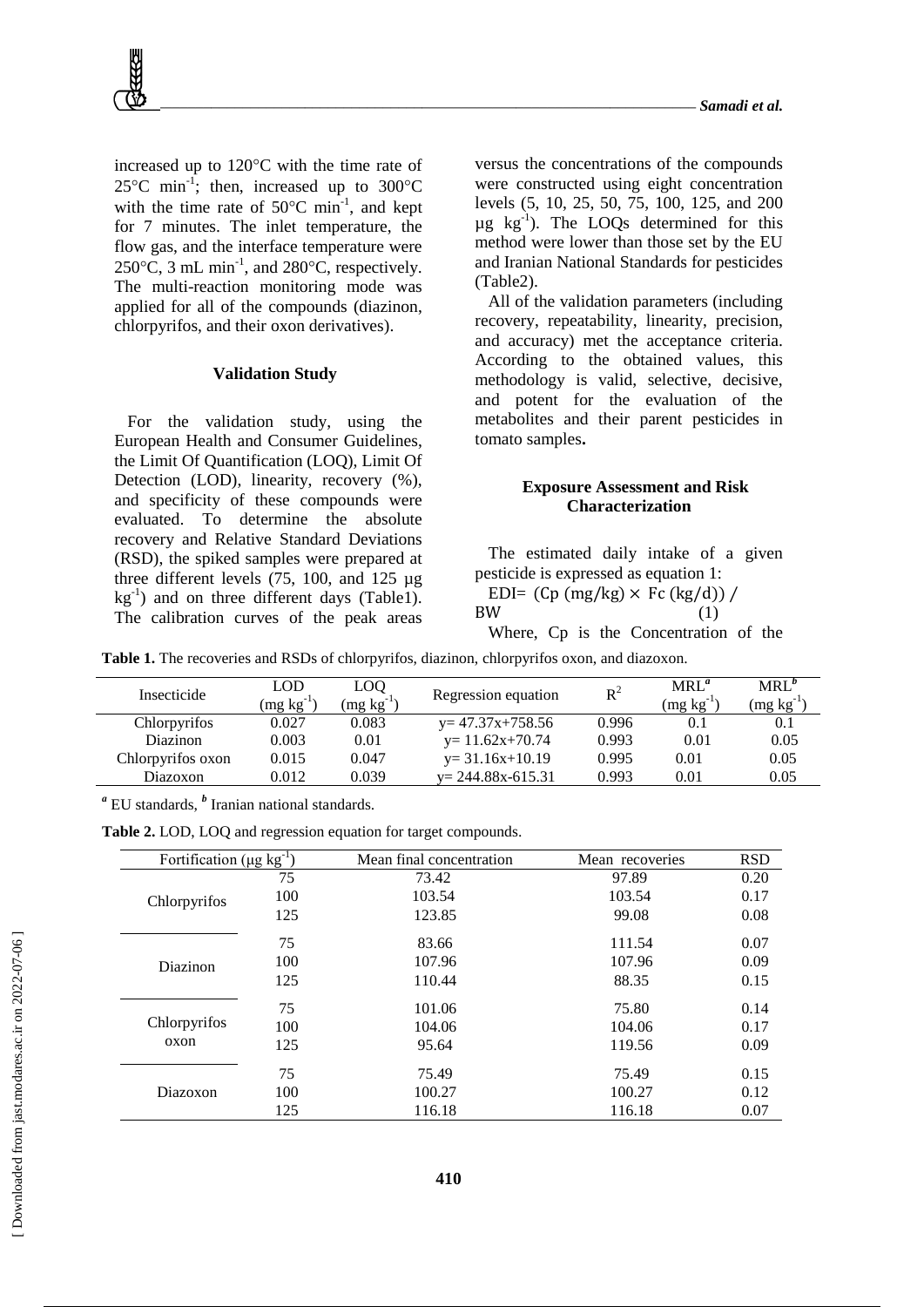diazinon and chlorpyrifos in tomatoes, Fc is the Frequency of consumption, and BW is the Body Weight.

The residue levels of chlorpyrifos and diazinon at five days after pesticide application were considered as Cp for greenhouse, room, and refrigerator conditions, while, for cooking condition, the concentration of residual pesticides after two hours boiling were used in the equations. The body weights for the adults, adolescents, and children were set at 70.8, 43.2, and, 23.1 kg, respectively (Hlihor *et al*., 2019). According to the survey of the National Nutrition and Food Technology Research Institute, the consumption rate was considered as 52 g person<sup>-1</sup>  $d^{-1}$ . The Hazard Quotient (HQ) was defined as the ratio of pesticide intake to ARfD or ADI using the following equations:

| $HQ_{acute} = EDI / ARfD$       | (2) |
|---------------------------------|-----|
| $HQ_{\text{chronic}} = EDI/ADI$ | (3) |

(acute reference dose) ARfD and acceptable daily intake (ADI) values were extracted from the EU pesticides database (Mojsak *et al*., 2018).

# **Monte Carlo Simulation (MCS)**

In the current research, the Monte Carlo simulation technique was utilized to evaluate the variability and uncertainty and to achieve more accurate results in the health risk assessment process. As an add-in program for Microsoft Excel, the Oracle Crystal Ball software (version 11.1.2.4) was used to predict the entire range of the probable results and to create graphical statistics for a specific situation. For this purpose, 1,000 iterations were used to solve equations 1-3 for different age groups.

## **RESULTS AND DISCUSSION**

Concentration and Removal Rates of Diazinon, Chlorpyrifos, and Their Oxon Derivatives

In the greenhouse condition during 21 days, the rates of decline for diazinon and chlorpyrifos were obtained as  $99.3 \pm 3.2$  and  $95.5 \pm 4.1\%$ , and their residue levels decreased from 1.9 to 0.01  $\mu$ g g<sup>-1</sup> and from 2.01 to 0.09  $\mu$ g g<sup>-1</sup>, respectively. In the room temperature, 32.8±0.8 and 27.2±2.5% of diazinon and chlorpyrifos decreased, respectively, whereas in the refrigerator temperature, they decreased  $23.1 \pm 5.4$  and 17.3±1.3%, respectively. The residue levels of chlorpyrifos and diazinon at the boiling temperature during two hours decreased from 2.7 to 1.05  $\mu$ g g<sup>-1</sup> and from 2.4 to 0.2  $\mu$ g g<sup>-1</sup>, respectively.

According to the results, five days after pesticide application, the final concentrations of chlorpyrifos and diazinon in the greenhouse condition were much lower than those of room and refrigerator conditions. This may be due to the higher temperature, photolysis, and evaporation in the greenhouse conditions compared to the room and refrigerator conditions (Omirou *et al*., 2009; Fenoll *et al*., 2009).

In a study by Leili *et al.* (2016), the average reductions of ethion and imidacloprid residues after two days of storage at 4 °C were obtained as 15.5 and 18.9%, respectively, while, in the greenhouse conditions, about 80% and 90% of their residues were removed. In another study by Pan *et al.* (2017) in the greenhouse conditions, five days after pesticide application, about 85% of pyrethrin residues were reduced from lettuce leaves. According to the findings by Fenoll *et al*. (2009), under cold storage conditions, no dissipation of pyriproxyfen and buprofezin were observed in peppers, and the removal rates of cyprodinil, fludioxonil and tebuconazole were negligible, while in the greenhouse condition, two weeks after application of the pesticides, the residues were considerably below the MRL. In another study by Aplada-Sarlis *et al*. (1999), there was a significant loss of teflubenzuron and triflumuron residues in pears under field condition within 2 days, while the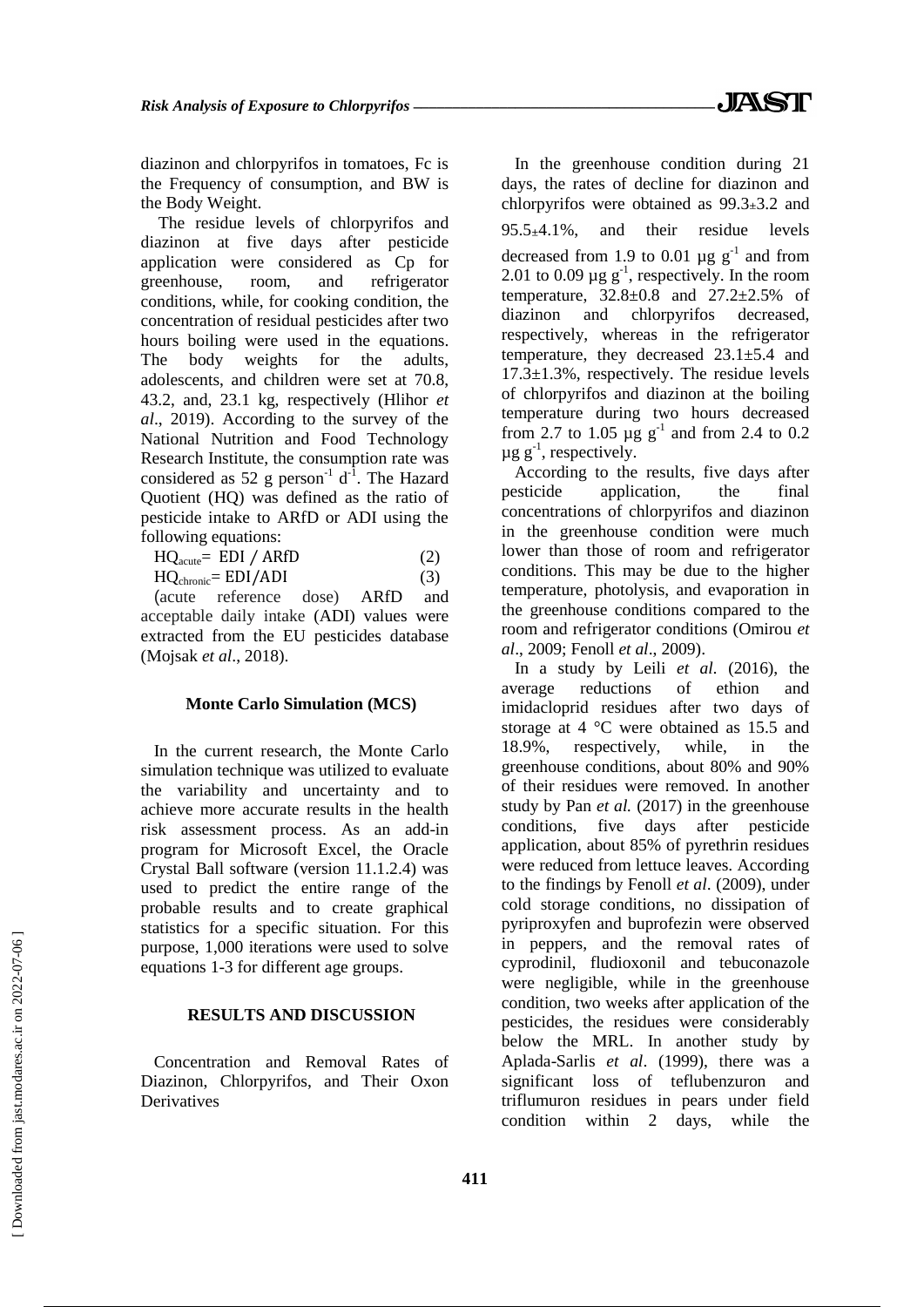dissipation of the pesticide residues in coldstored pears remained relatively stable for 6 weeks Heshmati *et al*. (2020) stated that the

dissipation rate of penconazole, hexaconazole, diazinon, ethion, and phosalone in grape under field (pre-harvest) condition was higher than its value at the post-harvest conditions (storage at 4 and  $20^{\circ}$ C).

During the cold storage and darkness, the processes of evaporation and photo degradation were negligible and, consequently, enzymatic degradation and dissipation of pesticides decreased (Marín *et al*., 2003; Farha *et al*., 2016).

In addition, as mentioned earlier, the removal rate of chlorpyrifos after 7 days storage at refrigerator was 17.3±1.3%, while at room, refrigerator and boiling temperatures this rate was obtained after 3 days, 1 day, and 45 minutes, respectively. In terms of diazinon, at refrigerator temperature, the reduction rate was  $23.1 \pm 5.4\%$ after 7 days storage, whereas, to reach this removal rate at room, greenhouse, and boiling temperatures, 2 days, 1 day and 15 minutes were required, respectively. Therefore, it could be stated that with increasing temperature, the necessary time for dissipation of pesticides decreases.

It was observed that the removal rate of diazinon was more than those of chlorpyrifos residues in all conditions. This is possibly a result of the physical and chemical properties of diazinon such as its higher solubility, pressure volatility, and sensitivity to photodegradation, which leads to the more efficient removal of diazinon than chlorpyrifos residues. This is in agreement with the findings of Singh *et al.* (2017) who showed that the reduction values of diazinon and chlorpyrifos at 69°C were equal to 78.08 and 61%, respectively.

The oxon derivatives of organophosphorus pesticides can result in higher toxicity and risk to the environment and living organisms compared to their parent compounds (Kaur *et al.*, 2017).

In the current study, under laboratory and greenhouse conditions, chlorpyrifos oxon residue was detected in each sample after applying chlorpyrifos. However, diazoxon residue was below detection limit in the

entire samples analyzed. The residue levels of chlorpyrifos oxon fluctuated during field condition and its maximum value was equal to 488  $\mu$ g kg<sup>-1</sup> at 7 days following spraying. At boiling temperature, chlorpyrifos oxon varied from 224.8 to 170.5  $\mu$ g kg<sup>-1</sup>, and at room and refrigerator temperatures ranged from 147.9 to 180.3  $\mu$ g kg<sup>-1</sup> and 53.07 to 202.6  $\mu$ g kg<sup>-1</sup>, respectively (Figure 1).

It was also observed that the residue levels of both pesticides (chlorpyrifos and diazinon) and chlorpyrifos oxon in postharvest processing (room, refrigerator, and boiling temperatures) were higher than the EU MRLs and the national standards established for tomato samples (Figure 2).

# **Exposure Assessment and Risk Characterization**

According to the results of the Monte Carlo simulation, the acute HO values of chlorpyrifos and diazinon in greenhouse condition ranged from 0.01-0.23 to 0.00-0.04 for adults, 0.02-0.35 to 0.01-0.06 for adolescents, and 0.04-0.76 to 0.01-0.15 for children, respectively. However, the chronic HQ values of chlorpyrifos and diazinon residues ranged from 0.24-0.85 to 0.06-1.09 for adults, 0.45-1.34 to 0.12-1.66 for adolescents, and 0.71-1.80 to 0.21-3.78 for children, respectively. Figure 3 shows the cumulative probability distribution diagrams of chronic and acute HQ for diazinon and chlorpyrifos residues in greenhouse condition and different age groups. The HQ values of both pesticides for adult and adolescent groups were lower than that of children. This is because the children (age group: 3 to 10 years) tend to eat more food commodities on a body weight basis; consequently, they are considered to be the most susceptible subpopulation (Mojsak *et al*., 2018). Previous studies have reported similar results, associating the highest acute and chronic HQ values with the children age group (Asiri *et al*., 2019; Mojsak *et al*., 2018; Heshmati *et al*., 2019). As illustrated in Figures 3 and 4, the

 [\[ Downloaded from jast.modares.ac.ir on 2](https://jast.modares.ac.ir/article-23-43318-en.html)022-07-06 ] Downloaded from jast.modares.ac.ir on 2022-07-06]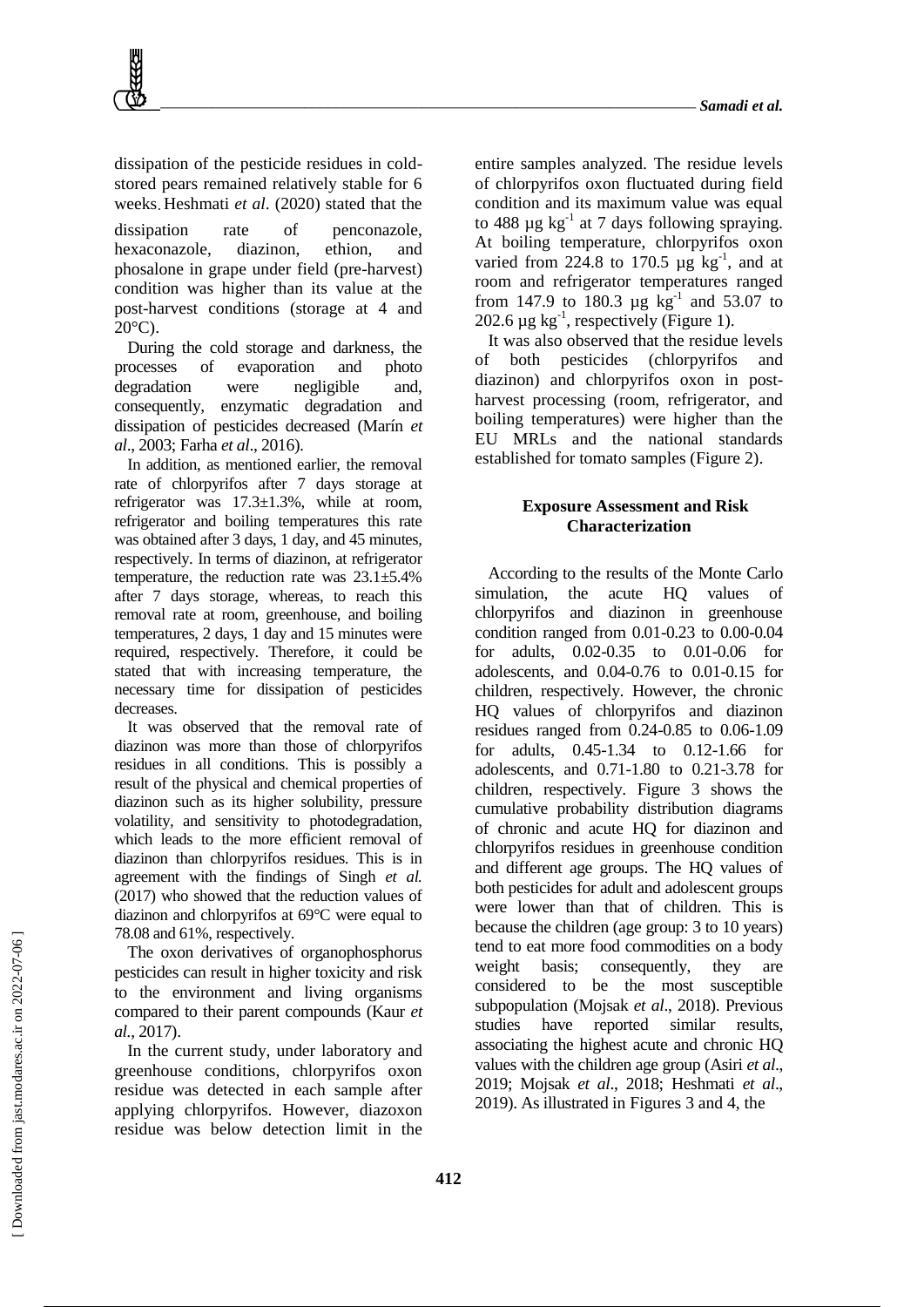



**Figure 1.**The dissipation of chlorpyrifos and its metabolite chlorpyrifos oxon in the tomato samples in: (a) Greenhouse, (b) Boiling, (c) Refrigerator, and (d) Room conditions.



**Figure 2**.The final concentration of (a) Chlorpyrifos and chlorpyrifos oxon, and (b) Diazinon.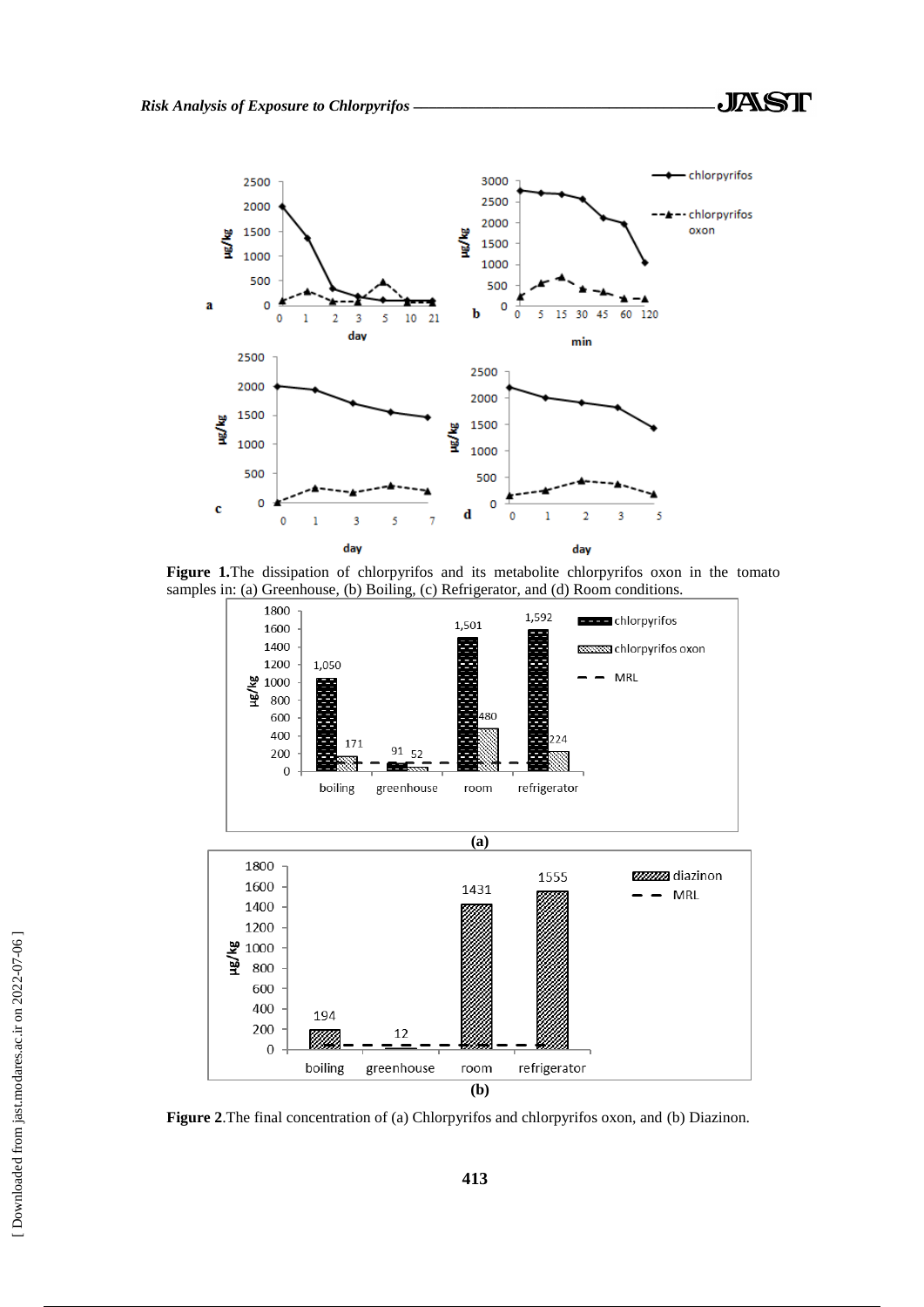

**Figure 3**. Cumulative probability distribution diagram of HQc and HQa in pre-harvest condition for diazinon and chlorpyrifos.



**Figure 4**. Cumulative probability distribution diagram of HQc and HQa in post-harvest conditions (including boiling, refrigerator, and room conditions) for diazinon and chlorpyrifos.

**RRE**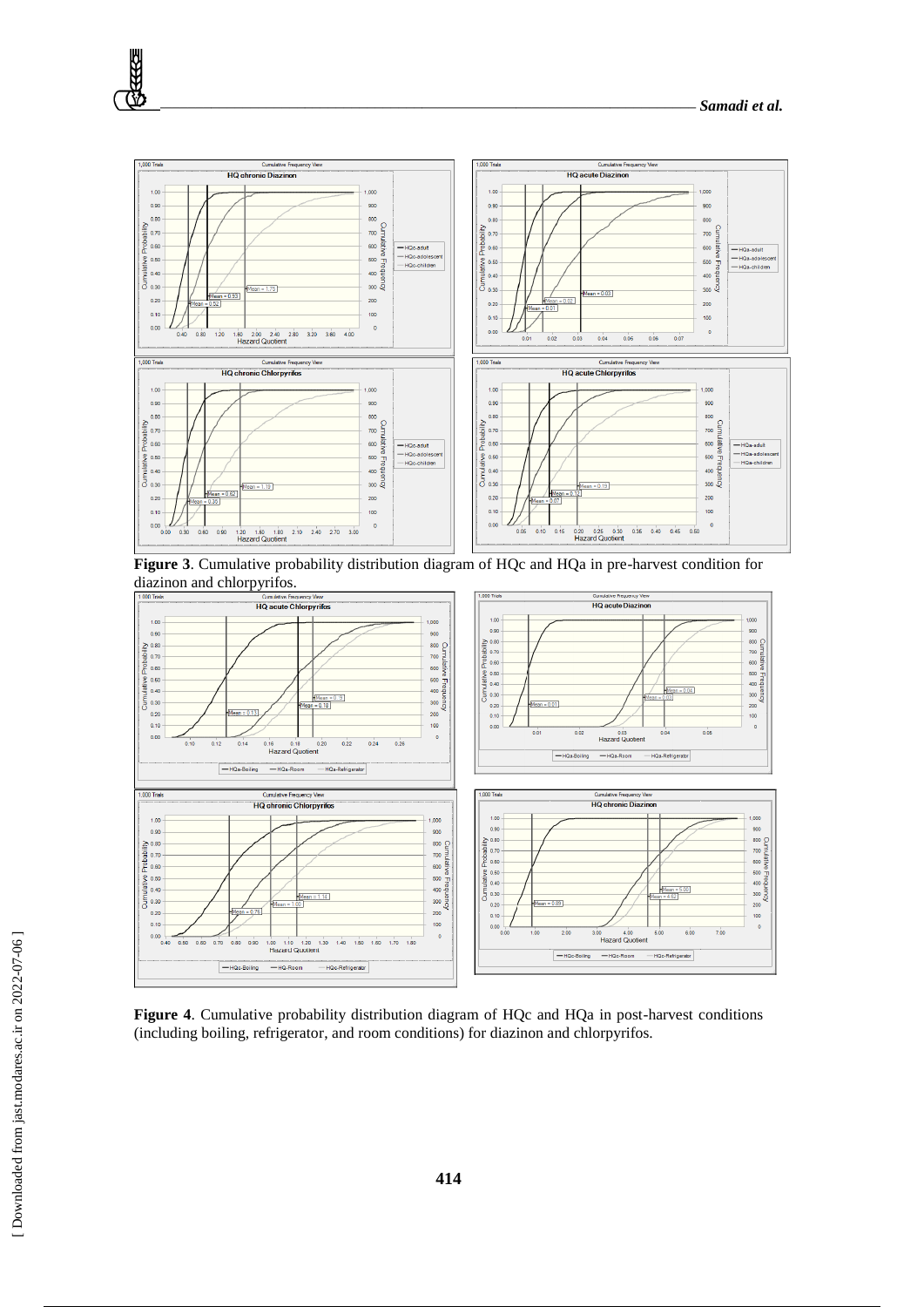acute HQ values were below 1 in all conditions including pre-and post-harvest conditions, while the chronic HQ values were higher than the safe level in refrigerator condition for both pesticides, and in room temperature for diazinon. A consistent result was obtained by Silipunyo *et al*. (2017), who came to the conclusion that the short–term exposure to some organophosphates residues (such as diazinon and chlorpyrifos) through the consumption of fruits was not associated with health risk, whereas long–term risk assessment of these compounds, based on their relevant acute reference doses (ARfDs), was higher than 1 in certain groups of consumers. Data provided in a study by Liu *et al*. (2016) showed that short–term intake of organophosphates (acephate, dimethoate, chlorpyrifos and parathion-methyl) with the concentrations of 19.0 to 74.0  $\mu$ g kg<sup>-1</sup> in nuts was below 1.2% of the ARfD.

Based on Figure 4, the tomato samples in boiling temperature (after two hours) were safer compared to the other post-harvest conditions. The results of dietary risk were consistent with those of previous studies showing that the potential health risk of pesticides was significantly reduced at higher temperatures (Zhao and Liu, 2020; Gong *et al*., 2019). In one study by Alaboudi *et al*. (2019), the residue levels of hexachlorocyclohexane, aldrin, and malathion were quite stable during refrigeration storage, whereas heat treatment (boiling at 100°C) significantly reduced pesticides levels to values below MRL, and

the health risk indexes were greatly decreased. The sensitivity analysis was used to determine the influence rates of different parameters (including Cpest, Fc, and BW) on EDI, chronic HQ, and acute HQ. According to Figure 5, the HQ and EDI values were more affected by the consumption rate followed by pesticide concentration and body weight. Therefore, due to the high frequency of tomato consumption in the Iranian food basket, it is necessary to reduce pesticide concentrations in this product in order to reduce human health risk.

# **CONCLUSIONS**

According to the current research, the removal rates of chlorpyrifos and diazinon were much higher in greenhouse and boiling conditions than those of room and refrigerator conditions. The data concerning the behavior of the mentioned pesticides during field condition demonstrates the importance of adopting appropriate harvesting protocols and following the preharvest intervals to ensure food safety for consumers. Among post-harvest processing, in refrigerator condition, the HQ values were significantly higher than those in other household processing; and the results highlighted a chronic risk for both pesticides in cold storage. The highest hazard quotient values were found in the children age group, and it could be stated that this age group is more sensitive to the



**Figure 5.** The rate of effect of three parameters (including Cp, Fc and BW) on EDI (a), HQa (b) and HQc (c) values.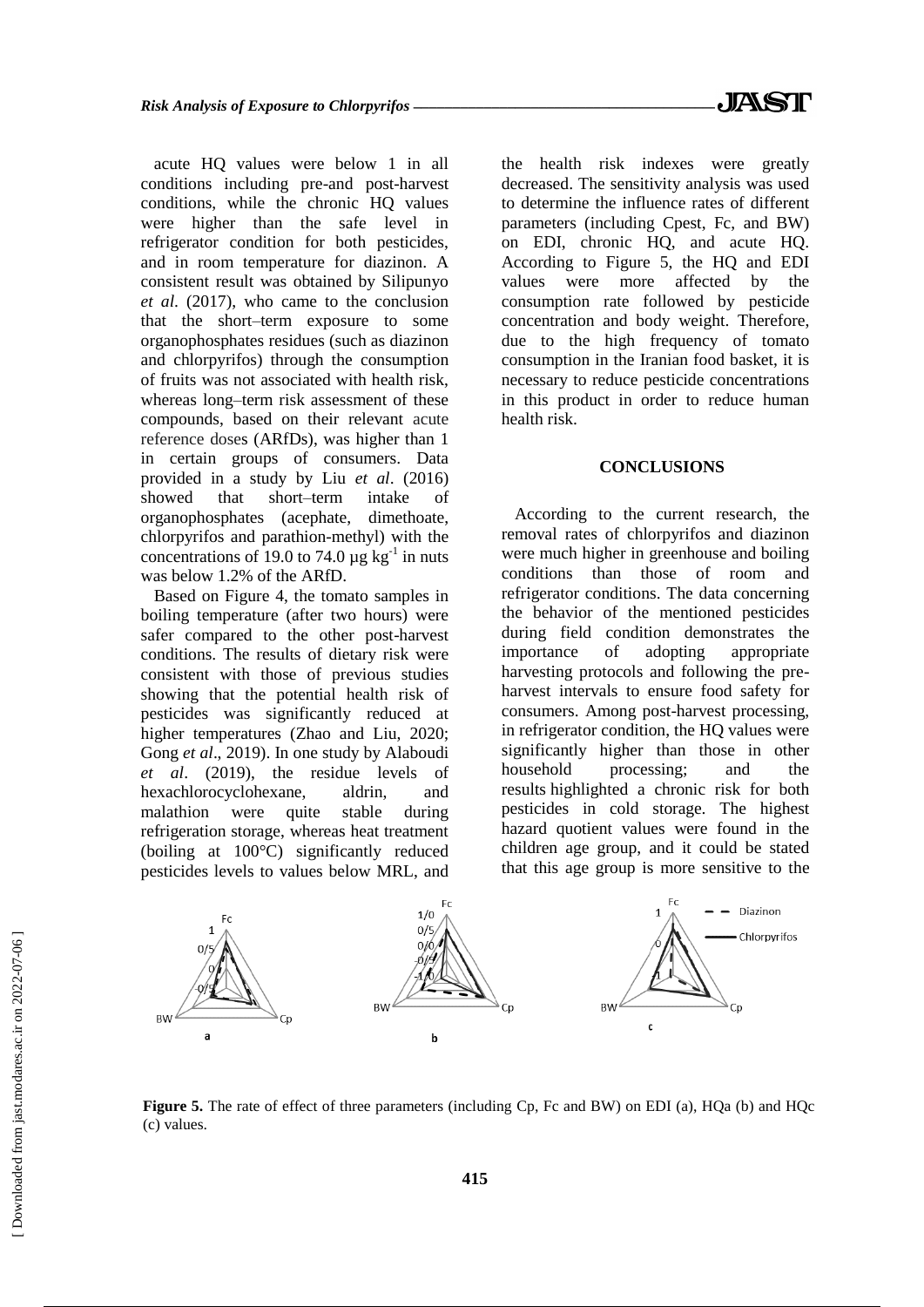risk of pesticides through fruit consumption than the other groups. Moreover, based on the findings of this study, chlorpyrifos oxon residue was found in the samples as intermediate product, and its concentration was higher than MRLs in all household processing; therefore, it is essential to pay special attention to the toxic metabolites by monitoring and evaluating their residues in agricultural products, designing and implementing training programs, and other legal interventions.

## **ACKNOWLEDGEMENTS**

This study has been extracted from a Ph.D. dissertation at Hamadan University of Medical Sciences. This study was supported by the Vice-Chancellor for Research and Technology, Hamadan University of Medical Sciences (No. 9704262384).

# **REFERENCES**

- 1. Alaboudi, A. R., Osaili, T. M. and Alrwashdeh, A. 2019. Pesticides (Hexachlorocyclohexane, Aldrin, and Malathion) Residues in Home‐Grown Eggs: Prevalence, Distribution, and Effect of Storage and Heat Treatments. *J. Food Sci.,* **84:** 3383- 3390.
- 2. Albaseer, S. S. 2019. Factors Controlling the Fate of Pyrethroids Residues during Post-Harvest Processing of Raw Agricultural Crops: An Overview. *Food Chem.,* **295:** 58-63.
- 3. Aplada-Sarlis, P. G., Miliadis, G. E. and Tsiropoulos, N. G. 1999. Dissipation of Teflubenzuron and Triflumuron Residues in Field-Sprayed and Cold-Stored Pears. *J. Agric. Food Chem.,* **47:** 2926-2929.
- 4. Asiri, H. F., Idris, A. M., Said, T. O., Sahlabji, T., Alghamdi, M. M., El-Zahhar, A. A. and El Nemr, A. 2019. Monitoring and Health Risk Assessment of Some Pesticides and Organic Pollutants in Ffruit and Vegetables Consumed in Asir Region, Saudi Arabia. *Fresenius Environ. Bull.,* **29(1):** 615-625.
- 5. Dar, M. A., Kaushik, G. and Chiu, J. F. V. 2020. Pollution Status and Biodegradation of Organophosphate Pesticides in the Environment. In: "*Abatement of*

*Environmental Pollutants*". Elsevier, PP. 25- 66.

- 6. Farha, W., Abd El-Aty, A., Rahman, M. M., Shin, H. -C. and Shim, J. -H. 2016. An Overview on Common Aspects nfluencing the Dissipation Pattern of Pesticides: A Review. *Environ. Monit. Assess.,* **188:** 693.
- 7. Fenoll, J., Ruiz, E., Hellín, P., Lacasa, A. and Flores, P. 2009. Dissipation Rates of Insecticides and Fungicides in Peppers Grown in Greenhouse and under Cold Storage Conditions. *Food Chem.,* **113:** 727-732.
- 8. Fritschi, L., Mclaughlin, J., Sergi, C., Calaf, G., Le Curieux, F., Forastiere, F., Kromhout, H., Egeghy, P., Jahnke, G. and Jameson, C. 2015. Carcinogenicity of Tetrachlorvinphos, Parathion, Malathion, Diazinon, and Glyphosate. *Red,* **114:** 70134-70138.
- 9. Gong, J., Zheng, K., Yang, G., Zhao, S., Zhang, K. and Hu, D. 2019. Determination, Residue Analysis, Risk Assessment and Processing Factor of Pymetrozine and Its Mmetabolites in Chinese Kale under Field Conditions. *Food Addit. Contam. Part A,* **36:** 141-151.
- 10. Heshmati, A., Hamidi, M. and Nili‐ Ahmadabadi, A. 2019. Effect of Storage, Washing, and Cooking on the Stability of Five Pesticides in Edible Fungi of Agaricus Bisporus: A Degradation Kinetic Study. *Food Sci. Nutr.,* **7:** 3993-4000.
- 11. Heshmati, A., Nili-Ahmadabadi, A., Rahimi, A., Vahidinia, A. and Taheri, M. 2020. Dissipation Behavior and Risk Assessment of Fungicide and Insecticide Residues in Grape under Open-Field, Storage and Washing Conditions. *J. Clean. Prod.,* **270:** 122287.
- 12. Hlihor, R.-M., Pogăcean, M. O., Rosca, M., Cozma, P. and Gavrilescu, M. 2019. Modelling the Behavior of Pesticide Residues in Tomatoes and Their Associated Long-Term Exposure Risks. *J. Environ. Manage.,* **233:** 523-529.
- 13. Ingenbleek, L., Hu, R., Pereira, L. L., Paineau, A., Colet, I., Koné, A. Z., Adegboye, A., Hossou, S. E., Dembélé, Y. and Oyedele, A. D. 2019. Sub-Saharan Africa Total Diet Study in Benin, Cameroon, Mali and Nigeria: Pesticides Occurrence in Foods. *Food Chem. X,* **2:** 100034.
- 14. Juraske, R., Mutel, C. L., Stoessel, F. and Hellweg, S. 2009. Life Cycle Human Toxicity Assessment of Pesticides: Comparing Fruit and Vegetable Diets in Switzerland and the United States. *Chemosphere,* **77:** 939-945.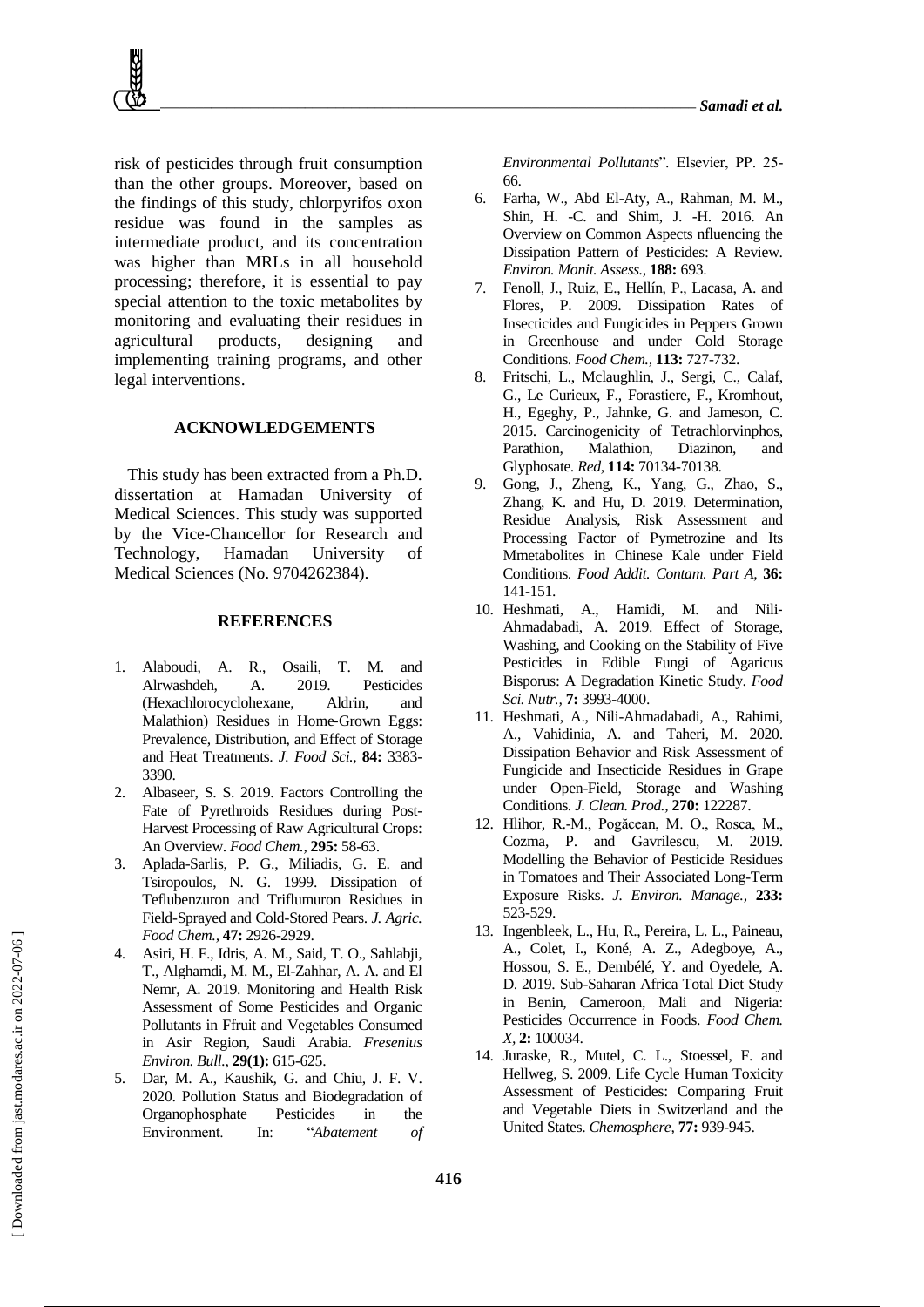- 15. Kaur, G., Jain, A. and Singh, S. 2017. CYP/PON Genetic Variations as Determinant of Organophosphate Pesticides Toxicity. *J. Genet.,* **96:** 187-201.
- 16. Låg, M., Dirven, H., Lyche, J. L., Nilsen, A. M., Borgå, K., Eklo, O. M., Grung, M., Sverdrup, L. E. and Källqvist, T. 2019. Risk Assessment of the Plant Protection Product PROMAN–with the Active Ingredient Metobromuron. *Eur. J*. *Nutr. Food Saf.,* **11(2):** 56-58.
- 17. Leili, M., Pirmoghani, A., Samadi, M. T., Shokoohi, R., Roshanaei, G. and Poormohammadi, A. 2016. Determination of Pesticides Residues in Cucumbers Grown in Greenhouse and the Effect of Some Procedures on Their Residues. *Iran. J. Public Health,* **45:** 1481.
- 18. Li, Z. 2018. Evaluation of Regulatory Variation and Theoretical Health Risk for Pesticide Maximum Residue Limits in Food. *J. Environ. Manage.*, 2**19:** 153-167.
- 19. Liu, Y., Shen, D., Li, S., Ni, Z., Ding, M., Ye, C., and Tang, F. 2016. Residue Levels and Risk Assessment of Pesticides in Nuts of China. *Chemosphere*, **144:** 645-651.
- 20. Mahdavi, V., Hamidi, H., Es-Haghi, A. and Ghassempour, A. 2018. Elucidation of Diazinon Metabolites in Rice Plants by Liquid Chromatography Ion-Trap Mass Spectrometry. *Int. J. Environ. Anal. Chem.,* **98:** 1342-1351.
- 21. Marín, A., Oliva, J., Garcia, C., Navarro, S. and Barba, A. 2003. Dissipation Rates of Cyprodinil and Fludioxonil in Lettuce and Table Grape in the Field and under Cold Storage Conditions. *J. Agric. Food Chem.,* **51:** 4708-4711.
- 22. Matthews, G. 2019. Pesticides: Residues in Crops and Their Application. *Outlooks Pest Manag.,* **30:** 85-87.
- 23. Mebdoua, S. and Ounane, G. 2019. Evaluation of Pesticide Residues in Wheat Grains and Its Products from Algeria. *Food Addit. Contam. Part B,* **12:** 289-295.
- 24. Mojsak, P., Łozowicka, B. and Kaczyński, P. 2018. Estimating Acute and Chronic Exposure of Children and Adults to Chlorpyrifos in Fruit and Vegetables Based on the New, Lower Toxicology Data. *Ecotoxicol. Environ. Saf.,* **159:** 182-189.
- 25. Mulla, S. I., Ameen, F., Talwar, M. P., Eqani, S. A. M. A. S., Bharagava, R. N., Saxena, G., Tallur, P. N. and Ninnekar, H. Z. 2020. Organophosphate Pesticides: Impact on

Environment, Toxicity, and Their Degradation. Chapter 13. In: "*Bioremediation of Industrial Waste for Environmental Safety*: *Industrial Waste and Its Management".* (Eds): Saxena, G., Bharagava, R. Edition 1, Springer Nature, Singapore Pte Ltd., 1: 265-290.

- 26. Neris, J., Olivares, D. M., Velasco, F., Luzardo, F., Correia, L. and González, L. 2019. Hhrisk: A Code for Assessment of Human Health Risk Due to Environmental Chemical Pollution. *Ecotoxicol. Environ. Saf.,* **170:** 538-547.
- 27. Omirou, M., Vryzas, Z., Papadopoulou-Mourkidou, E. and Economou, A. 2009. Dissipation Rates of Iprodione and Thiacloprid during Tomato Production in Greenhouse. *Food Chem.,* **116:** 499-504.
- 28. Pan, L., Feng, X. and Zhang, H. 2017. Dissipation and Residues of Pyrethrins in Leaf Lettuce under Greenhouse and Open Field Conditions. *Int. J. Environ. Res. Public Health,* **14:** 822.
- 29. Perez, E. H. and Arboleda, C. A. 2016. An Approach To The Adsorption Of Chlorpyrifos And Diazinon In Andic Soils. *Suelos Ecuatoriales,* **46:** 59-66.
- 30. Philippe, V., Neveen, A., Marwa, A. and Basel, A. -Y. A. 2020. Occurrence of Pesticide Residues in Fruits and Vegetables for the Eastern Mediterranean Region and Potential Impact on Public Health. *Food Control***, (119):** 107457.
- 31. Rauh, V. A. 2018. Polluting Developing Brains—EPA Failure on Chlorpyrifos. N. *Engl. J. Med.*, **378:** 1171-1174.
- 32. Shokoohi, R., Samadi, M. T., Karami, M. and Khamutian, R. 2019. The Necessity of Monitoring Pesticide Residues in Vegetables and Fruits Using Hazard Index among Consumers. *Iran. J. Public Health,* **48:** 1189.
- 33. Siddoo-Atwal, C. 2019. An Approach to Cancer Risk Assessment and Carcinogenic Potential for Three Classes of Agricultural Pesticides. In: *"Natural Resource Management: Ecological Perspectives*"*.* Springer, PP. 109-132.
- 34. Silipunyo, T., Hongsibsong, S., Phalaraksh, C., Laoyang, S., Kerdnoi, T., Patarasiriwong, V. and Prapamontol, T. 2017. Determination of Organophosphate Pesticides Residues in Fruits, Vegetables and Health Risk Assessment among Consumers in Chiang Mai Province, Northern Thailand. *Res. J. Environ. Toxicol.*, **11(1):** 20-27.